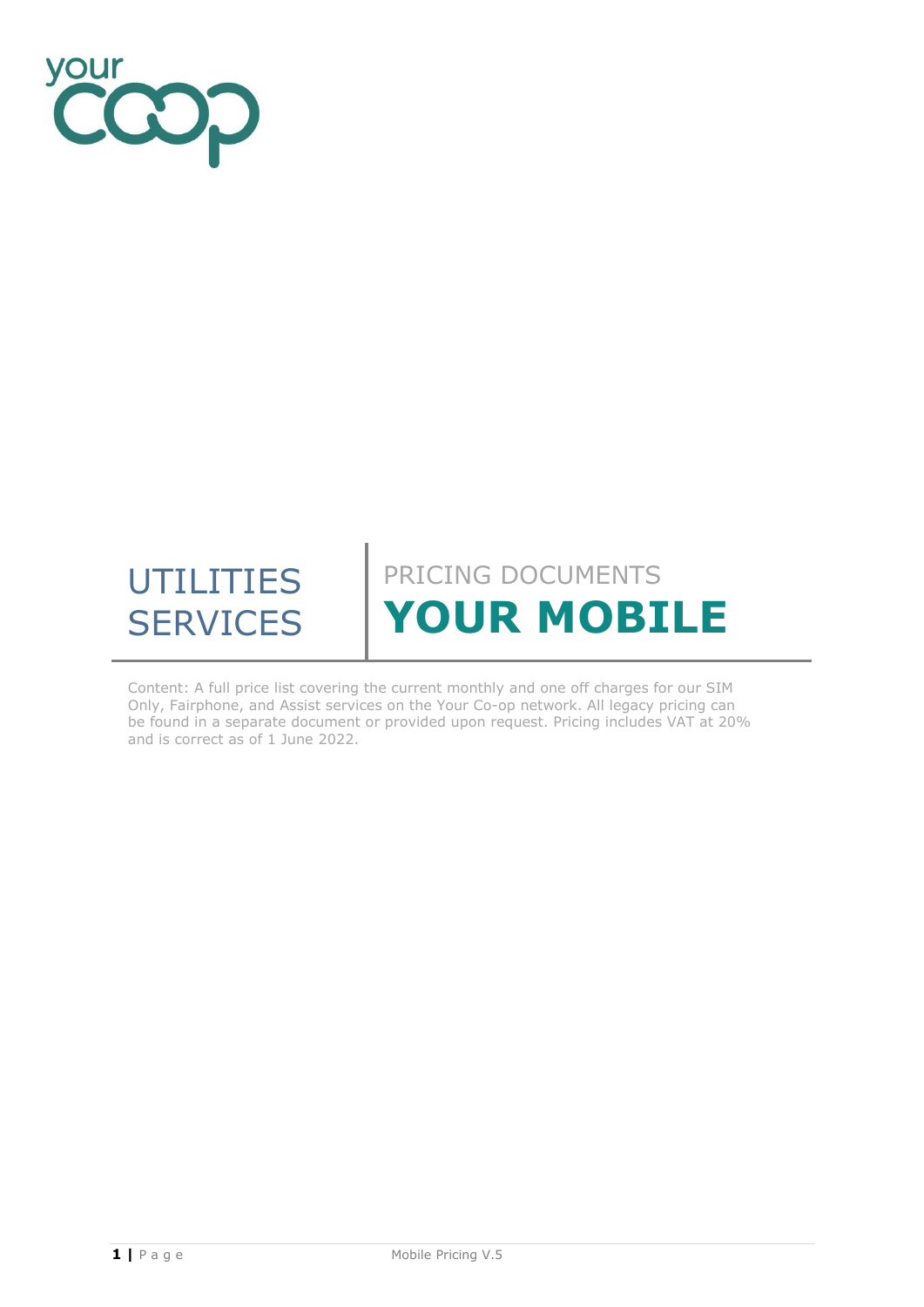

## **TABLE OF CONTENTS**

| $1 -$        |     |  |
|--------------|-----|--|
|              | 1.1 |  |
|              | 1.2 |  |
|              | 1.3 |  |
|              | 1.4 |  |
| $\mathbf{2}$ |     |  |
| 3            |     |  |
|              | 3.1 |  |
|              | 3.2 |  |
|              | 3.3 |  |
| 4            |     |  |
|              | 4.1 |  |
|              | 4.2 |  |
|              | 4.3 |  |
| 5            |     |  |
|              |     |  |
| 6            |     |  |
|              | 6.1 |  |
|              | 6.2 |  |
|              | 6.3 |  |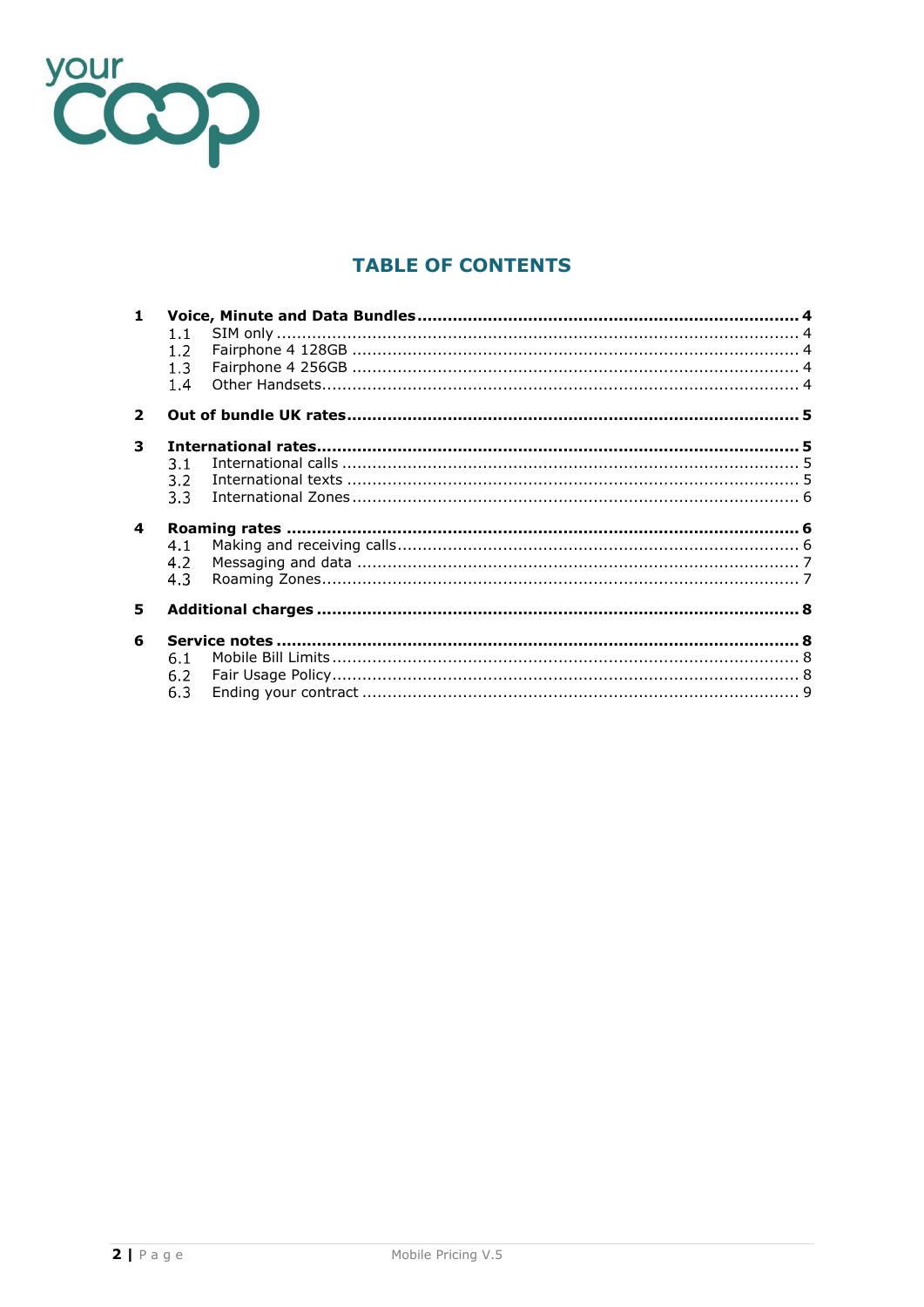

# **VERSION HISTORY**

| <b>Version</b><br># | <b>Implemented</b><br><b>By</b> | <b>Revision</b><br><b>Date</b> | <b>Approved</b><br><b>By</b> | <b>Approval</b><br><b>Date</b> | <b>Reason for change</b> |
|---------------------|---------------------------------|--------------------------------|------------------------------|--------------------------------|--------------------------|
| 1.0                 | Lee Thomson                     | 20/05/2021                     |                              | 01/06/2021                     |                          |
| 2.0                 | Lee Thomson                     | 30/09/2021                     |                              | 30/09/2021                     | Add Fairphone 4          |
| 3.0                 | Lee Thomson                     | 09/11/2021                     |                              | 09/11/2021                     | <b>Update Zone 4 SMS</b> |
| 4.0                 | Lee Thomson                     | 25/03/2022                     |                              | 25/03/2022                     | Handset Set Up Charges   |
| 5.0                 | Lee Thomson                     | 25/05/2022                     |                              | 25/05/2022                     | Handset Set Up Charges   |
|                     |                                 |                                |                              |                                |                          |
|                     |                                 |                                |                              |                                |                          |

**TPC Version:** TPCYM0001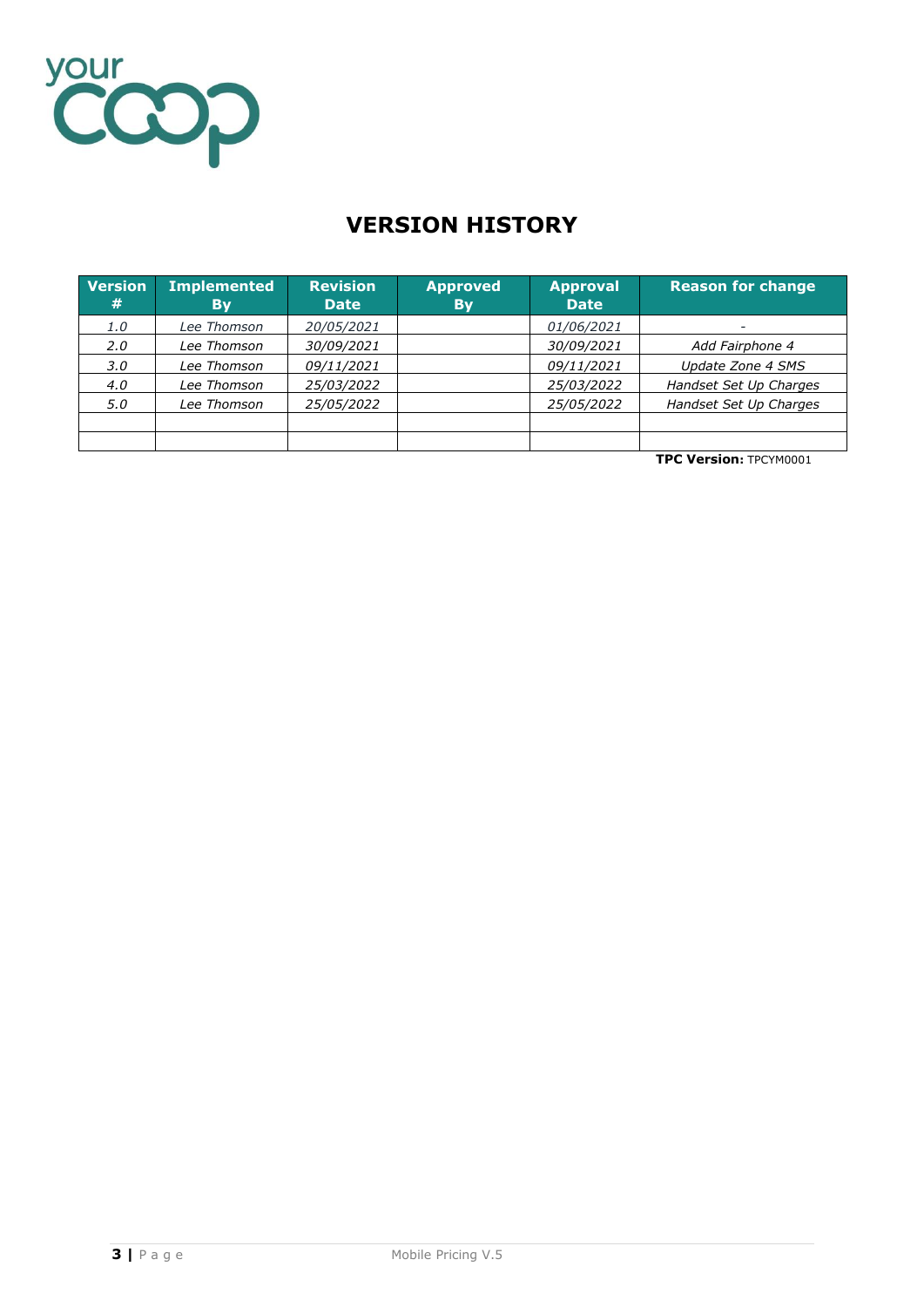

## <span id="page-3-0"></span>**1 VOICE, MINUTE AND DATA BUNDLES**

## <span id="page-3-1"></span>**SIM ONLY**

| <b>Bundle Allowance</b>                      | <b>Price</b> |
|----------------------------------------------|--------------|
| Unlimited minutes, unlimited texts and 1GB   | £10.00       |
| Unlimited minutes, unlimited texts and 3GB   | £11.50       |
| Unlimited minutes, unlimited texts and 10GB  | £14.00       |
| Unlimited minutes, unlimited texts and 30GB  | £20.00       |
| Unlimited minutes, unlimited texts and 100GB | £27.50       |

## <span id="page-3-2"></span>**FAIRPHONE 4 128GB**

| <b>Bundle Allowance</b>                      | <b>Price</b> |
|----------------------------------------------|--------------|
| <b>Up Front Charge</b>                       | £24.00       |
| Unlimited minutes, unlimited texts and 1GB   | £30.00       |
| Unlimited minutes, unlimited texts and 3GB   | £31.50       |
| Unlimited minutes, unlimited texts and 10GB  | £34.00       |
| Unlimited minutes, unlimited texts and 30GB  | £40.00       |
| Unlimited minutes, unlimited texts and 100GB | £47.50       |

## <span id="page-3-3"></span>**FAIRPHONE 4 256GB**

| <b>Bundle Allowance</b>                      | <b>Price</b> |
|----------------------------------------------|--------------|
| <b>Up Front Charge</b>                       | £24.00       |
| Unlimited minutes, unlimited texts and 1GB   | £32.50       |
| Unlimited minutes, unlimited texts and 3GB   | £34.00       |
| Unlimited minutes, unlimited texts and 10GB  | £36.50       |
| Unlimited minutes, unlimited texts and 30GB  | £42.50       |
| Unlimited minutes, unlimited texts and 100GB | £50.00       |

## <span id="page-3-4"></span>**1.4 OTHER HANDSETS**

| <b>Bundle Allowance</b>                      | <b>Price</b>  |
|----------------------------------------------|---------------|
| <b>Up Front Charge</b>                       | £24.00        |
| Unlimited minutes and unlimited texts        | £12.50        |
| Unlimited minutes, unlimited texts and 1GB   | £14.00-£19.00 |
| Unlimited minutes, unlimited texts and 3GB   | £15.50-£20.50 |
| Unlimited minutes, unlimited texts and 10GB  | £18.00-£23.00 |
| Unlimited minutes, unlimited texts and 30GB  | £24.00-£29.00 |
| Unlimited minutes, unlimited texts and 100GB | £31.50-£36.50 |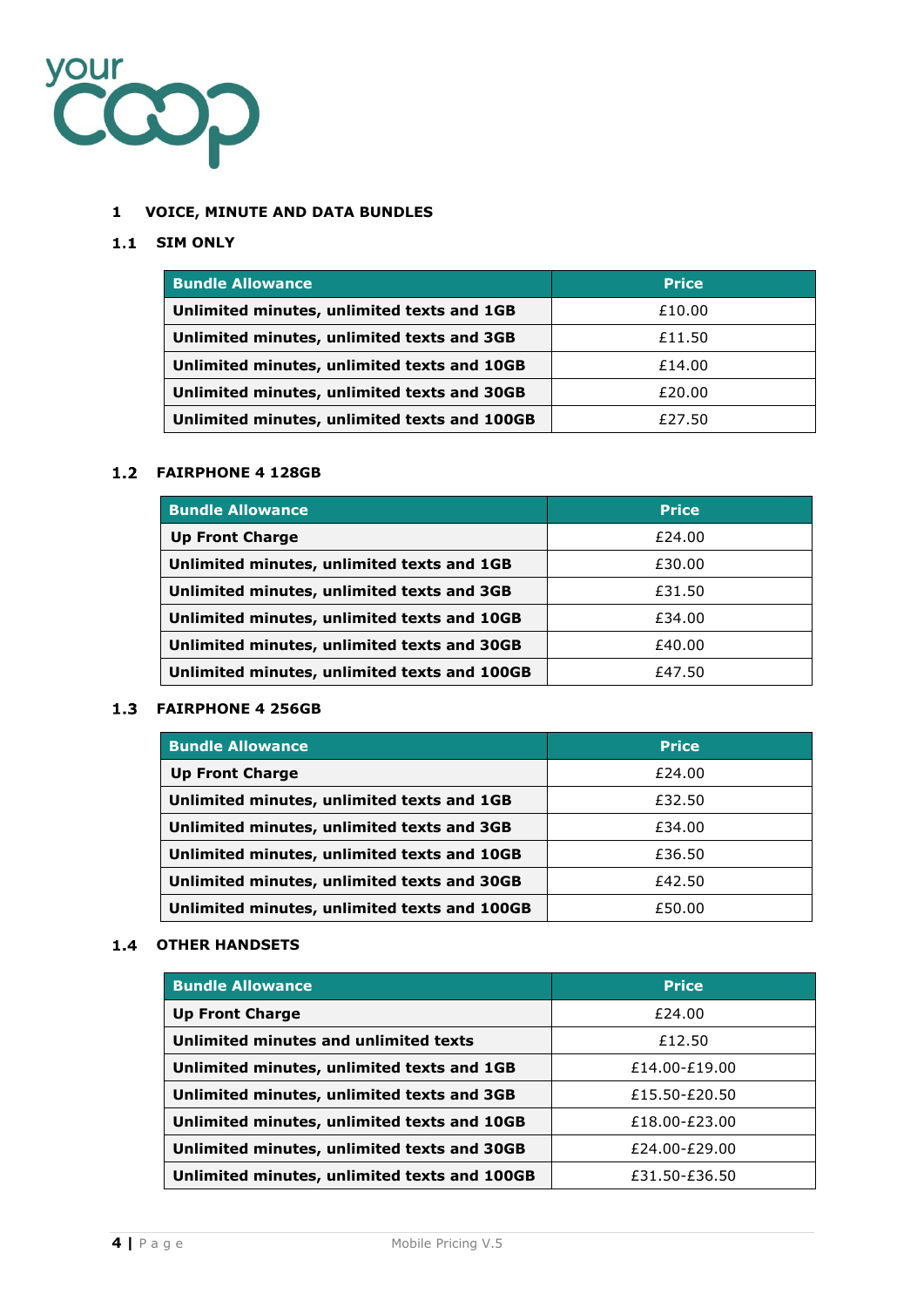

#### <span id="page-4-0"></span>**2 OUT OF BUNDLE UK RATES**

*Charges for calls that are not included in bundles or are applicable if the bundle is used up. There is a minimum call charge of 1.2p.*

| <b>Destination</b>                  | <b>Per Min/SMS/MB</b>                                |  |
|-------------------------------------|------------------------------------------------------|--|
| <b>UK National Landlines*</b>       | 20 <sub>p</sub>                                      |  |
| UK Mobiles*                         | 20p                                                  |  |
| Service Numbers (084, 087, 09, 118) | 21p Access Charge plus the provider's Service Charge |  |
| <b>Personal Numbers</b>             | 72p                                                  |  |
| Freephone (0800, 0808)              | <b>FREE</b>                                          |  |
| <b>UK Emergency Services</b>        | <b>FREE</b>                                          |  |
| Voicemail*                          | 20 <sub>p</sub>                                      |  |
| <b>SMS Message*</b>                 | 20p                                                  |  |
| <b>MMS Message</b>                  | 31.7p                                                |  |
| Data*                               | 5p                                                   |  |

<span id="page-4-1"></span>\* Included in bundles and will not be charged unless the bundle is used up

#### **3 INTERNATIONAL RATES**

## <span id="page-4-2"></span>**3.1 INTERNATIONAL CALLS**

| <b>Calling From UK To:</b> | <b>Per Min</b>  |
|----------------------------|-----------------|
| <b>Zone One</b>            | 12p             |
| <b>Zone Two</b>            | 16 <sub>p</sub> |
| <b>Zone Three</b>          | 20p             |
| <b>Zone Four</b>           | 12p             |
| <b>Zone Five</b>           | 29p             |
| <b>Zone Six</b>            | 47p             |

## <span id="page-4-3"></span>**3.2 INTERNATIONAL TEXTS**

| <b>Text From UK To:</b> | <b>Per Text</b>   |
|-------------------------|-------------------|
| <b>Any EU Country</b>   | 6.2p              |
| <b>Rest of World</b>    | 19.6 <sub>p</sub> |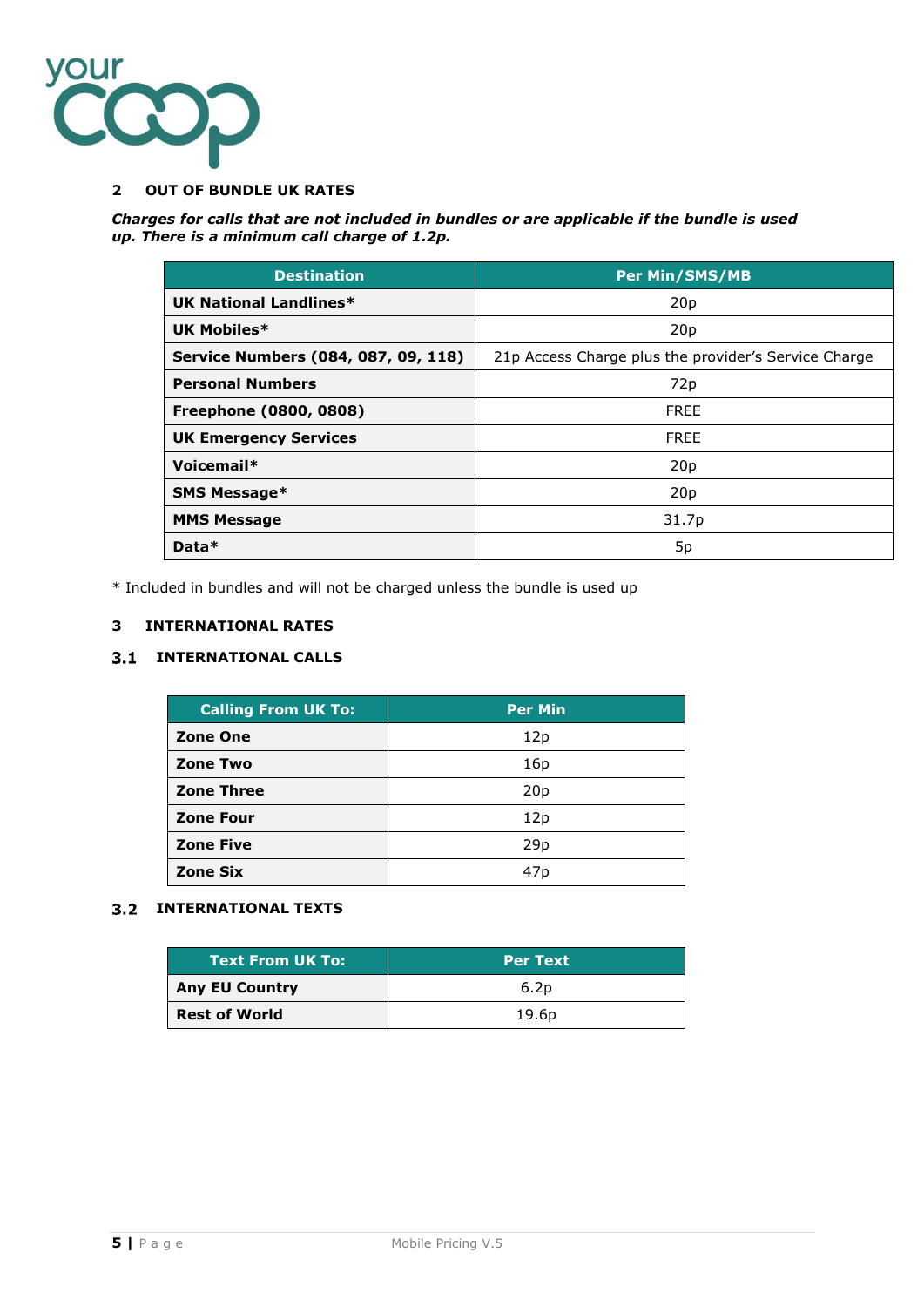

#### <span id="page-5-0"></span>**INTERNATIONAL ZONES**

**Zone 1 - Ireland, Channel Islands & Isle of Man**

Ireland, Jersey, Guernsey, Isle of Man

## **Zone 2 - Europe**

Albania, Andorra, Austria, Belgium, Bulgaria, Canary Islands, Croatia, Cyprus (Greek), Czech Republic, Denmark, Estonia, Finland, France, Germany, Gibraltar, Greece, Hungary, Iceland, Italy, Kosovo, Liechtenstein, Lithuania, Luxembourg, Macedonia, Malta, Monaco, Montenegro, Netherlands, Norway, Poland, Portugal, Romania, San Marino, Serbia, Slovakia, Slovenia, Spain, Sweden, Transnistria, Ukraine

**Zone 3 - Asia Pacific & South Africa**

Australia, China, Hong Kong, Japan, Malaysia, New Zealand, Singapore, Thailand

> **Zone 4 - USA** United States

#### **Zone 5 - Middle East**

Algeria, Cyprus (Turkish), Egypt, Iran, Iraq, Israel, Jordan, Kuwait, Lebanon, Libya, Morocco, Oman, Qatar, Saudi Arabia, Tunisia, Turkey, United Arab Emirates

> **Zone 6 - Rest of world** Everywhere else

#### <span id="page-5-1"></span>**4 ROAMING RATES**

#### <span id="page-5-2"></span>**MAKING AND RECEIVING CALLS**

Call costs are per minute, Texts per text and Data per MB

When in Zone 1 calls to the UK and In Zone, Texts and Data come out of your bundle. If you don't have a data bundle, data is 7.2p per MB

Zone 1 has no extra charge to use your UK allowance of data, minutes and texts, you also you won't be charged to receive calls or texts. A one minute minimum charge applies to calls made and received in Zones 2-7. Calls longer than the minimum are billed per second.

| From   | <b>Calling UK and In Zone</b> | <b>Calling Out of Zone</b> | <b>Incoming Calls</b> |
|--------|-------------------------------|----------------------------|-----------------------|
| Zone 1 | 20 <sub>D</sub>               | £1.55                      |                       |
| Zone 2 | 5p                            | £1.55                      | 6p                    |
| Zone 3 | 25 <sub>D</sub>               | £1.55                      | 6p                    |
| Zone 4 | 25p                           | £1.55                      | 6p                    |
| Zone 5 | £1.15                         | £1.55                      | 55 <sub>p</sub>       |
| Zone 6 | £2.30                         | £2.30                      | 80 <sub>p</sub>       |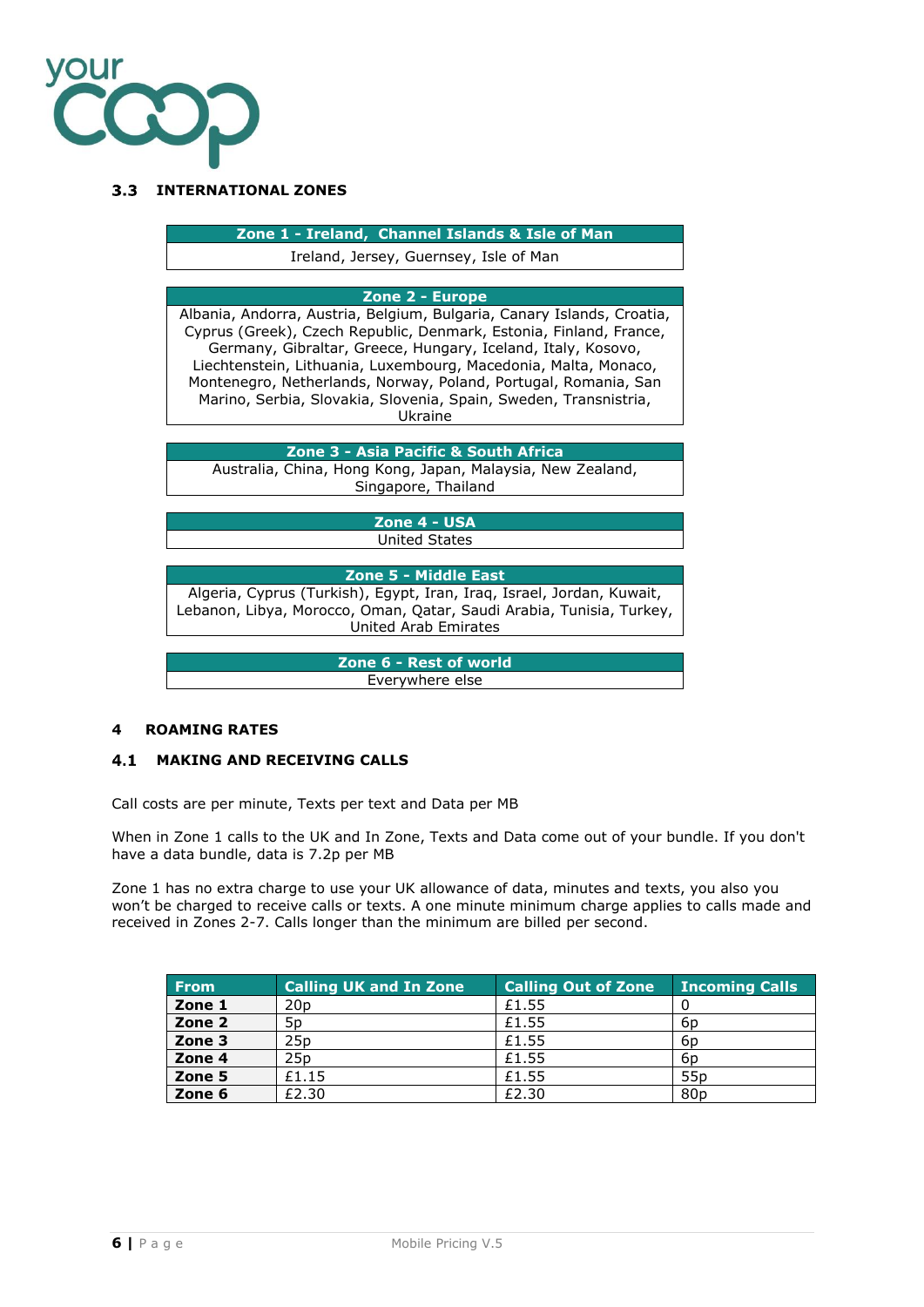

#### <span id="page-6-0"></span>**MESSAGING AND DATA**

| <b>From</b> | <b>SMS</b>      | <b>MMS</b>      | <b>Data</b>     |
|-------------|-----------------|-----------------|-----------------|
| Zone 1      | 20 <sub>p</sub> | 32 <sub>p</sub> | 5p              |
| Zone 2      | 6p              | 55p             | 3p              |
| Zone 3      | 15p             | 55p             | 5p              |
| Zone 4      | 30 <sub>p</sub> | 55p             | 10 <sub>p</sub> |
| Zone 5      | 55 <sub>p</sub> | 55p             | £3.80           |
| Zone 6      | 55 <sub>p</sub> | 55p             | £6.50           |

#### <span id="page-6-1"></span>**ROAMING ZONES**

In any destinations not listed you may not be able to receive a service. If you do, you will be charged at Zone 6 rates.

#### **Zone 1**

Aland Islands, Austria, Belgium, Bulgaria, Canary Islands, Ceuta and Melilla, Croatia, Cyprus, Czech Republic, Denmark, Estonia, Finland, France, French Guiana, Germany, Gibraltar, Greece, Guadeloupe, Guernsey, Guiana, Hungary, Iceland, Ireland, Islands, Isle of Man, Italy, Jersey, Latvia, Liechtenstein, Lithuania, Luxembourg, Malta, Martinique, Mayotte, Monaco, Netherlands, Norway, Poland, Portugal, Réunion, Romania, Saint Barthélemy, Saint Martin, San Marino, Sint Maarten, Slovakia, Slovenia, Spain, Sweden, Switzerland, Vatican City

#### **Zone 2**

Australia, Canada, South Africa, USA

#### **Zone 3**

Argentina, Brazil, China, Hong Kong, India, Indonesia, Israel, Mexico, New Zealand, Russia, Saudi Arabia, Singapore, South Korea, Turkey, Vietnam

#### **Zone 4**

Albania, Armenia, Azerbaijan, Belarus, Bosnia and Herzegovina, Egypt, Faroe Islands, Georgia, Japan, Kosovo, Macedonia, Moldova, Oman, Qatar, Serbia, Sri Lanka, Ukraine, United Arab Emirates

#### **Zone 5**

Andorra, Antigua and Barbuda, Bangladesh, Barbados, Belize, Cambodia, Chile, Dominican Republic, Iraq, Jamaica, Jordan, Kazakhstan, Kenya, Macau, Madagascar, Malaysia, Montenegro, Morocco, Nigeria, Pakistan, Panama, Peru, Philippines, Rwanda, Taiwan, Thailand, Timor-Leste, Uganda

#### **Zone 6**

Algeria, Aruba, Bermuda, Botswana, Cameroon, Cape Verde, Cayman Islands, Côte D'Ivoire, Cuba, Dominica, El Salvador, Gambia, Greenland, Grenada, Guinea, Guyana, Haiti, Honduras, Kuwait, Libya, Maldives, Mali, Mauritius, Montserrat, Nepal, Netherlands Antilles, Puerto Rico, Saint Kitts and Nevis, Saint Lucia, Saint Vincent and the Grenadines, Salvador, Senegal, Suriname, Tanzania, Trinidad and Tobago, Tunisia, Turks and Caicos Islands, Vanuatu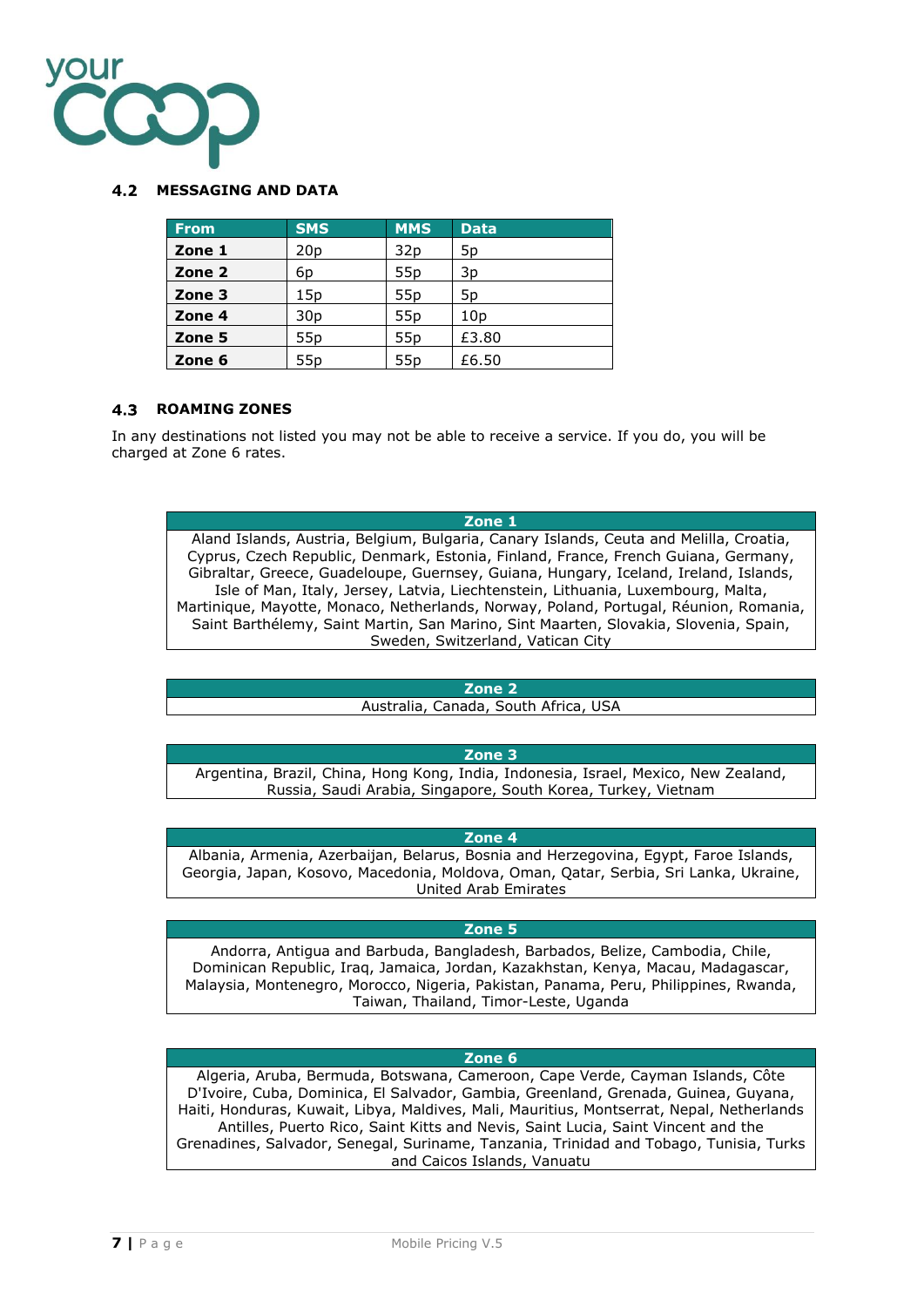

#### <span id="page-7-0"></span>**5 ADDITIONAL CHARGES**

| Item                        | <b>One-off charge</b> |
|-----------------------------|-----------------------|
| <b>Replacement SIM card</b> | £5                    |
| <b>Postage for handsets</b> | £6                    |

#### <span id="page-7-1"></span>**6 SERVICE NOTES**

#### <span id="page-7-2"></span>**MOBILE BILL LIMITS**

All new customers have the opportunity to set a bill limit when signing up to a new contract. Existing customers can add a limit if they switch to one of our new bundles. Customers can set a spending limit for calls that are not included in their bundle (such as international calls), and they won't be charged more than that. Other bill charges still apply (if you have broadband and line rental, or a paper bill charge, for example) and not all mobile calls will be included in the limit. For instance, the "service charge" of calls to 084, 087, 09 and 118 calls is outside the limit, and you will always be charged for this. If you use your mobile to pay for services (eg MPAY) or make donations, these will also be outside of your limit.

#### <span id="page-7-3"></span>**FAIR USAGE POLICY**

Our mobile services are designed for your personal, non-commercial use. We monitor the traffic on our network and will take steps to suspend any numbers that we reasonably suspect do not conform to personal use.

Indications of non-personal use may include, but are not limited to:

- Dialling more than 99 unique numbers within a 30 day period
- Texting more than 99 unique numbers within a 30 day period
- Sending more than 3000 texts within a 30 day period

 • Making calls predominantly to 087 or 084 numbers, international calling cards, or call cashback services

 • Making multiple calls or sending multiple SMS at once or within very short intervals of each other

You are responsible for monitoring your usage and will be charged for any use above your monthly bundle allowance. We reserve the right to block your access to services if we believe your usage to be excessive. Your inclusive allowance will be reset on the first working day of the following month.

Calls, texts and data used while roaming in the EU (and selected other countries) are included in your bundle, or charged as per UK use where bundles have not been applied or have been exhausted. Our service is intended for use mostly within the UK, so if we see that you spend more time abroad than in the UK and use more services abroad than in the UK in any four month period, we may contact you to clarify your residential status.

You will have 14 days to respond, after which we may apply a small surcharge to your published roaming rates. This surcharge is currently capped (inc VAT) at:

- 3.2p per minute of voice calls
- 1p per SMS
- 0.62p per MB of data